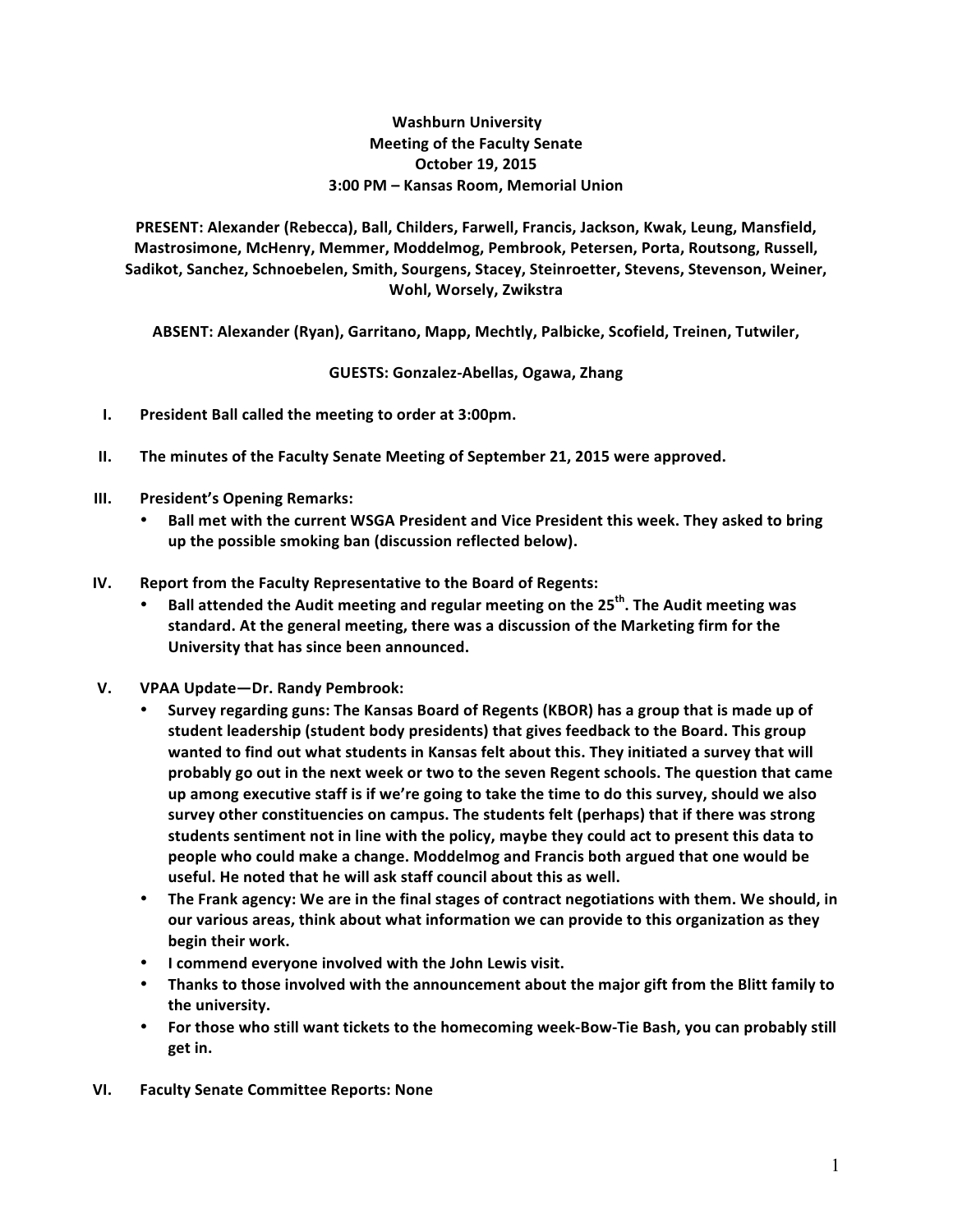VII. Zhang answered questions about recent changes to faculty funding for overseas trips. He noted the funding can also cover unpaid teaching—not just research. He reported that the committee **had** discussed this topic a few times and, because they have seen other international trips funded by Grants, C-TEL, etc., they elected for the change. He also noted that the fund they operate is pretty small, so given the demand for funding of international travel by faculty, the committee felt that a change was necessary to make it more rigorous. Ball clarified that this was a resource issue and it helps decision-making. Zhang agreed that this clarification was appropriate. Petersen asked about faculty who may be in the fine arts and who don't produce conventional papers but who may miss out on opportunities to travel. Zhang said that such creative works were also considered **just like scholarly papers. He then added that this fund has been running at a deficit for a few years and this can't continue. Zhang noted that two months into the semester, half of the funding** is already gone. Moddelmog noted that the Social Science division has formally requested a change back to allow for other transformative-type activities (why help fund these types of activities for students through WTE funding when we won't any longer for faculty?). Zhang noted that the funds are limited to \$1500 per person, so it's not all encompassing. He also wondered what to do with this request. Ball noted that his isn't a Senate committee so we can't write policy, but it's helpful to know why these changes were made. The fund was created to help with some travel—not to pay for it entirely. Porta wondered how many proposals were in this "other" category that wouldn't get funded. Zhang responded that he didn't have those figures but when applications have been rejected, he is quick to point out other sources and to suggest talking to the Dean's office. Petersen wondered if the real question is a lack of knowing what committees fund what types of trips, suggesting that such a clarification could help make funding requests more efficient. This may also point out if we have a gap in funding for these trips that we may not know about. He suggested that perhaps a diagram of this process would help faculty make the most of these funding sources. Ball finished by asking them to reconsider; Zhang noted that there are representatives from every division and area on campus on this committee and noted that **those concerned should talk to their representatives on the committee to ask for change.** 

## **VIII. University Committee Reports:**

- **The Assessment Committee Minutes from September 10, 2015 were received.**
- The Graduate Council Minutes from August 24, 2015 were received.
- The Small Research Grant Committee Minutes from September 30, 2015 were received.
- The Faculty Development Grant Committee Minutes from September 30, 2015 were received.
- **The Curriculum Grant Committee Minutes from September 29, 2015 were received.**
- **The International Education Committee Minutes from September 3, 2015 were received.**
- **IX. Old Business: None**
- **X. New Business: None**
- **XI. Information Items: None**
- **XII. Discussion Items:**
	- Ball asked for a vote to include the added topics from the ad hoc Faculty Handbook revision committee via Routsong. Those present voted to add both. (these are the last 2 items under discussion in these minutes)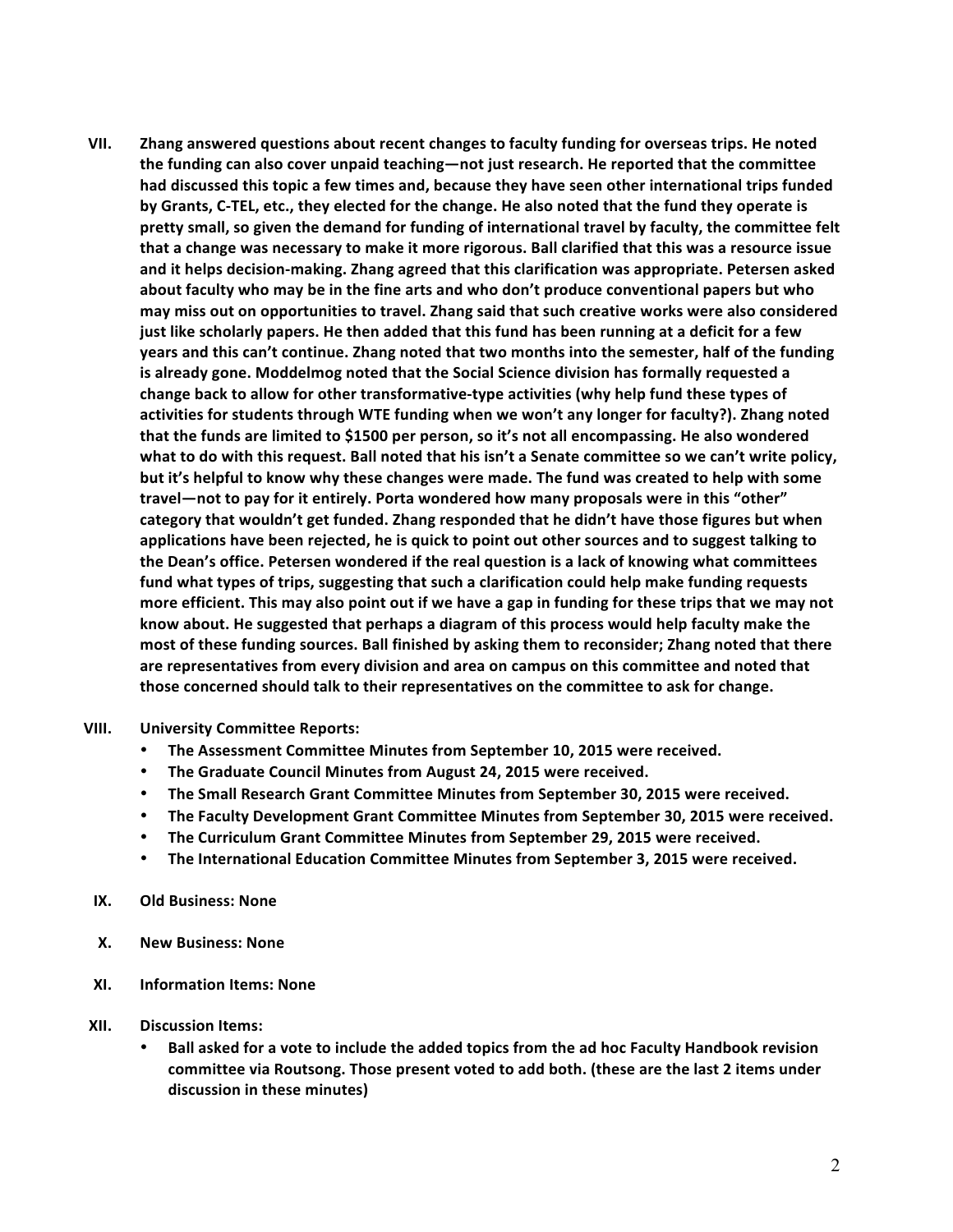- Accommodation for absences due to approved activities: do we need a policy? Ball noted that there is a policy that we should encourage students to be excused for religious observances and that we should accommodate, but we don't have much communication about when the religious holidays are. She added that, in terms of sporting activities, some coaches are great about notification and some are not. Ball asked if we need guidance here or some sort of more visible policy for students. Pembrook added that his office will get a request every now and then regarding these notifications that led to this question. Do we need it once a year and **you choose what's important to you? Do you want individual teams to send out** announcements? Russell: Is this something we can add to the general syllabus? Some type of policy for recognized activity may be in order. Pembrook noted regarding religious holidays, Pam Foster has reported that the importance of the religious observance is defined by the student not the holiday, so it is difficult to establish parameters. Wohl noted that there is a distinction between those who are on scholarship for athletics and need to be excused and those who just belong to a club and want to go somewhere. Stevens noted that allfacultystaff e-mails from coaches might help. Smith said that he prefers individual students to address it with the professors. Memmer would prefer to have the student contact faculty as well, but disagrees with the scholarship distinction since not all who are on the teams necessarily receive scholarships. Porta said the onus should be on coaches to contact the professors. Scofield said the e-mails could be overwhelming; perhaps if we could post it on a cloud or link on MyWashburn faculty could verify without all of the e-mail. On religious holidays perhaps we can work with Student Services to make accommodations. Ball clarified that these are still **often opt-in accommodations made by professors (As in Student Services asks instructors to "Please try to accommodate"). Wohl: I have a syllabus note that asks for athletes to inform** him regarding dates. Sadikot: Isn't there a rule regarding religious observances? With more and more international students attending, this could create a large demand for accommodation. Sanchez: the "please try to accommodate" perspective is appropriate given the varying conditions under which these absences may happen. Petersen: Is this a syllabus policy or a university policy? These types of things may be hard to define on a campus-wide level, but it may be easier to do as individual faculty members with the syllabus. Pembrook noted that awareness is a key issue and how we deal with it is up to the individual faculty members. Sadikot wondered how we discriminate between students who want to 'celebrate **her** or his holiday' or not. Childers preferred the student responsibility route but wanted to know these things as early as possible. Ball clarified that perhaps a clearinghouse of this information and these dates might be helpful. Pembrook wondered if a policy could be **established.**
- Faculty input needed on possible smoking ban on campus. Moddelmog said she didn't want a **ban for the inconvenience of faculty and staff. Ball said that the WSGA was suggesting a ban** on the entire campus and smokers would have to cross the streets. Pembrook wasn't sure about parking lots and there is a question about where city easements are that could complicate the restrictions of such a ban. He also noted this could be an issue for surrounding neighborhoods and safety. Ball reported that the a recent survey indicated a majority of students were in favor of it. Pembrook said national and state data is headed in this direction. **Mastrosimone said this will likely be a key issue for law students who smoke. Ball noted a** colleague of her suggested a designated entrance or 2 to each building be labeled smoke-free. **Stevens said her experience with such bans at Stormont Vail Hospital indicates that people** will adapt. She added that perceptually it can look bad when a lot of smokers hang outside of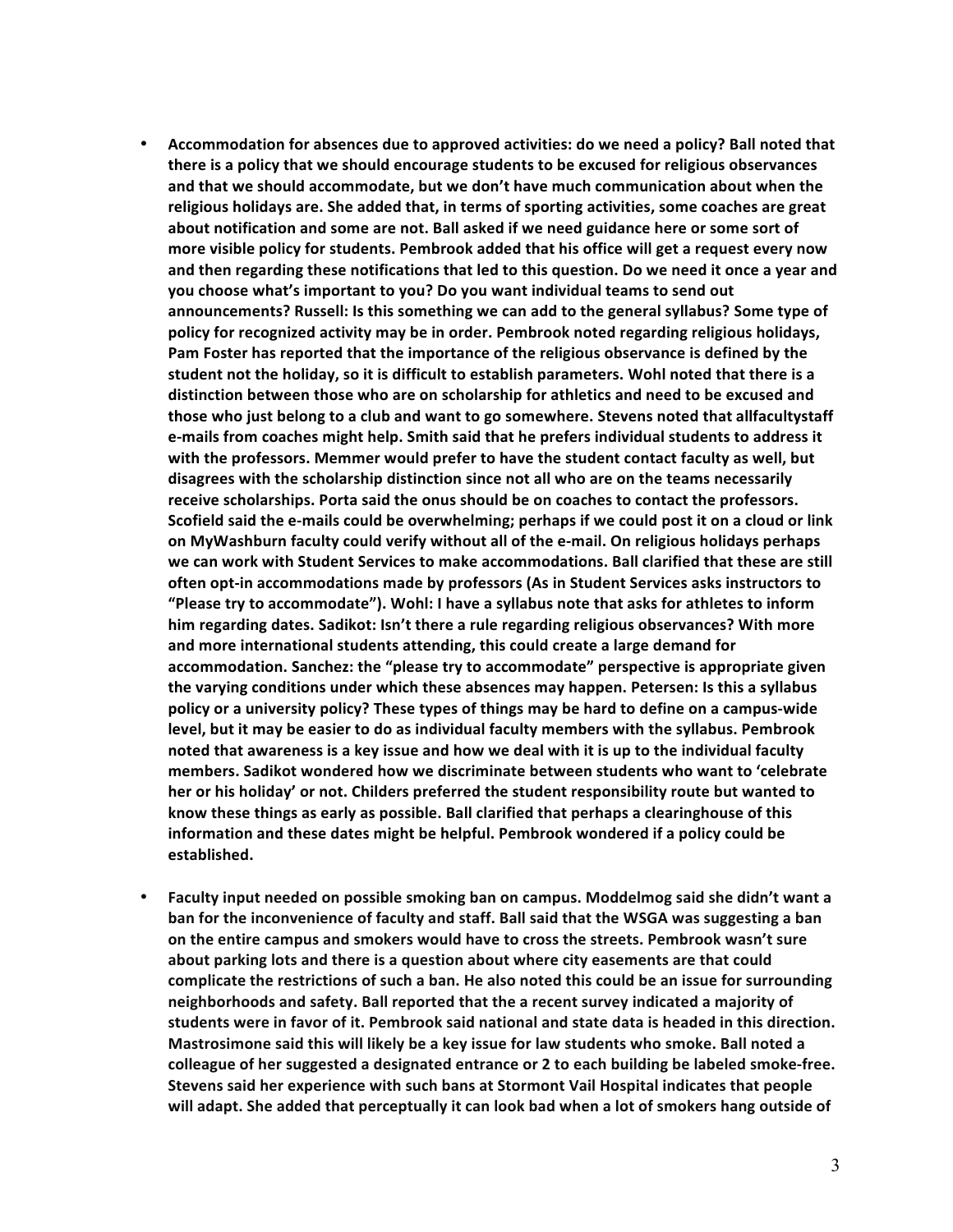**buildings. Routsong noted that those with windows have complained about second-hand**  smoke getting in which may be a factor. Ball concluded that action from the WSGA would likely come up soon. Pembrook said Senate should prepare for how we want to have the discussion in the future. He also noted that enforcement will be an issue. Steinroetter asked if there was data on those who smoke in Topeka versus other areas. Sourgens noted that absolute bans will lead to the problems we've been talking about.

- Faculty input needed on what type of direction we want from administration regarding active shooters on campus. Ball has heard concerns about a lack of information about these other **than iAlert systems. McHenry said that he invited one of the police officers to come and talk** to his class about these types of situations and it was enlightening. Petersen noted that the protocols for a fire are much different than an active shooter; we need education (i.e. what to do in a classroom versus what to do in an office?). Moddelmog asked for a best practices list. Sanchez said that it may be expensive, but we should ask for training. Steinroetter always **wondered about why classrooms can't be locked? McHenry said the police said to barricade** them in an active shooter situation. We should also investigate the services that follow such shootings so that we're prepared with that information. Pembrook noted the literature indicates shooters shoot until they (police or bystanders) start shooting back, so we should focus on 1) getting police there as quickly as possible and 2) ensuring that that shooter can't get to other buildings. Ball asked if it would be appropriate to ask for forums for faculty about this issue; Pembrook said yes it would.
- **Need for the Personnel Committee and the Grievance Hearing Committee (Tracy Routsong).** Routsong said it had been suggested that perhaps the Personnel committee could move to faculty affairs. This committee would then be tasked with forming the Grievance Hearing **Committee when there is a need. Wohl thought this Personnel committee used to be under** Human Resources and became the Benefits committee that we know today. Petersen noted that the Grievance Hearing Committee could come under the Senate. It could also be a mix of faculty and staff. He also said this seems more of a Due Process issue. Ball said the rest of the policy works; the question is who appoints the Grievance Hearing Committee. Routsong noted that it is a fast-moving committee. Ball then said that since that is the case, perhaps the executive committee could be in charge of appointing members. Russell said to just make it appointed by the Benefits committee. Pembrook said that the senate is involved in appeals during the termination process; perhaps the "Grievance" process is similar and so it can go along with this. Jackson noted that the Benefits committee would be a better place. The **Senate overwhelmingly expressed that the Benefits committee should be the body to oversee** the Grievance Hearing Committee.
- Should the handbook include procedure for Performance Improvement Plans—and if so, what should these look like? (Tracy Routsong). Should there be standardization? Wohl said there is standardization for tenure-track individuals in order to terminate them. Pembrook argued this was a related but separate issue and said that we are being asked whether the plan should have specific dates attached to it and should the forms and methods of improvement be standardized. Mastrosimone argued that we would probably want it to be as standardized as possible for employment fairness. Routsong wondered if we should ask Chairs for their thoughts before the Senate acted in any way. Porta wondered who can initiate them; Pembrook said it was Chairs and Deans. Ball summarized that going to the Chairs at this point **is key.**